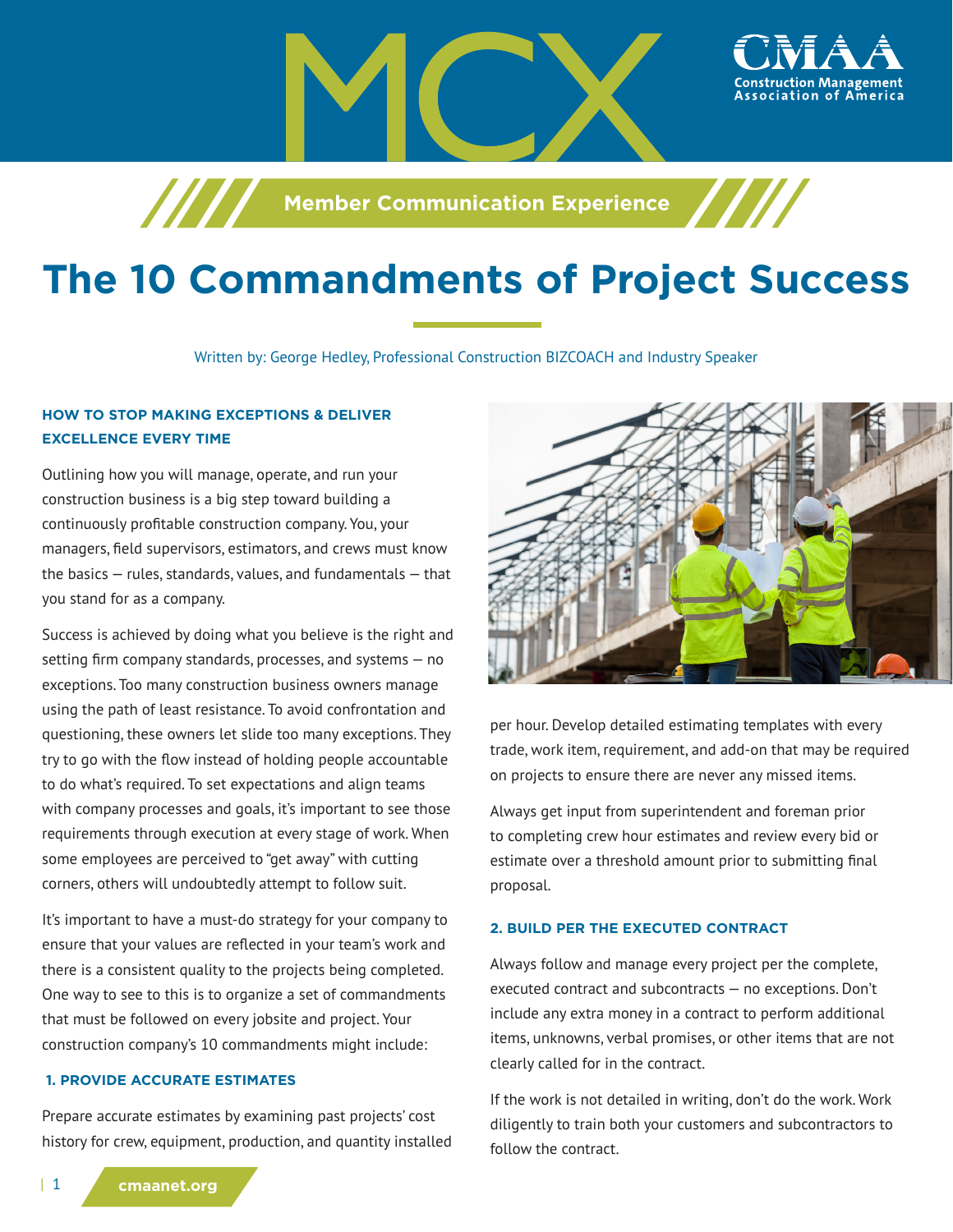#### **3. FINISH PROJECTS WITHOUT PROFIT MARGIN FADE**

TITET S

Set, develop, monitor, and implement project goals, targets, and plans to beat or meet the project budget.

Update project budgets with accurate estimated cost to complete and final job costs monthly. Track, monitor, and review updated crew hour production job cost scorecards weekly with project manager, superintendent, and crew foreman to produce high-quality work with no callbacks, mistakes, or rework. Management should meet with crew foreman weekly to review performance.

#### **4. DEVELOP & IMPLEMENT PLANS TO FINISH ON TIME**

Commit to finishing every project 10% faster than estimated or planned. Draft and commit to project work plan, schedule, phases, move-ins, and milestones. Crew foreman and job superintendents should develop and update a 2- to 4-week look-ahead schedule. Meet all subcontractors and major suppliers on-site both 3 weeks prior and 1 week prior to meet needs. All materials, tools, and equipment should be on-site 2 to 3 days prior to needed.

# **5. PROVIDE PROFESSIONAL PROJECT SUPERVISORS & FOREMAN**

When project budget allows, full-time supervision is preferred to produce positive results — don't under budget supervision. Supervisors need to be fully capable of understanding contract, scope, inclusions, exclusions, change order management, and also be able to make project decisions and represent the company with customers. Supervisors should perform daily crew huddles and weekly crew meetings while managing job safety programs, weekly punch lists, quality and safety inspections, and review crew production scorecards with project managers on-site.

#### **6. ENGAGE IN PROACTIVE PROJECT MANAGEMENT**

Your company should provide a professional and competent project manager that is 100% responsible for the success of project from start to completion. Make sure project managers are allowed adequate time to properly manage a project. The project manager should visit every job weekly to review job costs, crew production scorecards, look-ahead schedule, quality, and safety. Project managers should approve crew timecards and job invoices weekly and submit project payment requests

in a timely manner.

## **7. BE AGGRESSIVE WITH PROACTIVE CHANGE ORDER MANAGEMENT**

Submit and get customer approval of all change-order rates, time and material rates, general conditions rates, delay charges, and extra move-in rates prior to job start. No extra or change-order work will be performed without written approval or authorization to proceed prior to starting any extra work — do not accept verbal agreements. Document delays and always request additional time and money with every change or schedule delay.

#### **8. IMPLEMENT AN EFFECTIVE SAFETY PROGRAM**

Make safety a top priority. Provide ongoing safety inspections of all projects under construction and put safety program management in the overall company budget.

#### **9. USE PROFESSIONAL SUBCONTRACTORS & SUPPLIERS**

Maintain enough qualified professional subcontractors and suppliers who can perform and are competitive. Make sure that qualified subcontractors man jobs properly, meet the schedule, understand and manage per their subcontracts, document changes and requests properly, maintain an excellent safety program, are well financed and can handle the cash-flow standards required on projects, and are able to represent you well when attending a meeting with your customer on-site.

#### **10. HOLD MANDATORY MEETINGS**

To manage your construction company properly, you should hold regular meetings that allow management, supervisors, and foremen to lead and oversee construction operations and project performance. Management must be in constant communication in order to be effective.

Meetings allow you to oversee and stay in touch with a large group of team members all at once rather than running around trying to talk and direct everyone.

Manage your company with integrity and hold people accountable for their roles the success of every project. Make sure everyone knows the rules and requirements of working with you, and do not accept excuses or exceptions. By following these 10 commandments, you can conduct business and represent your company's values and standards.  $\sum$